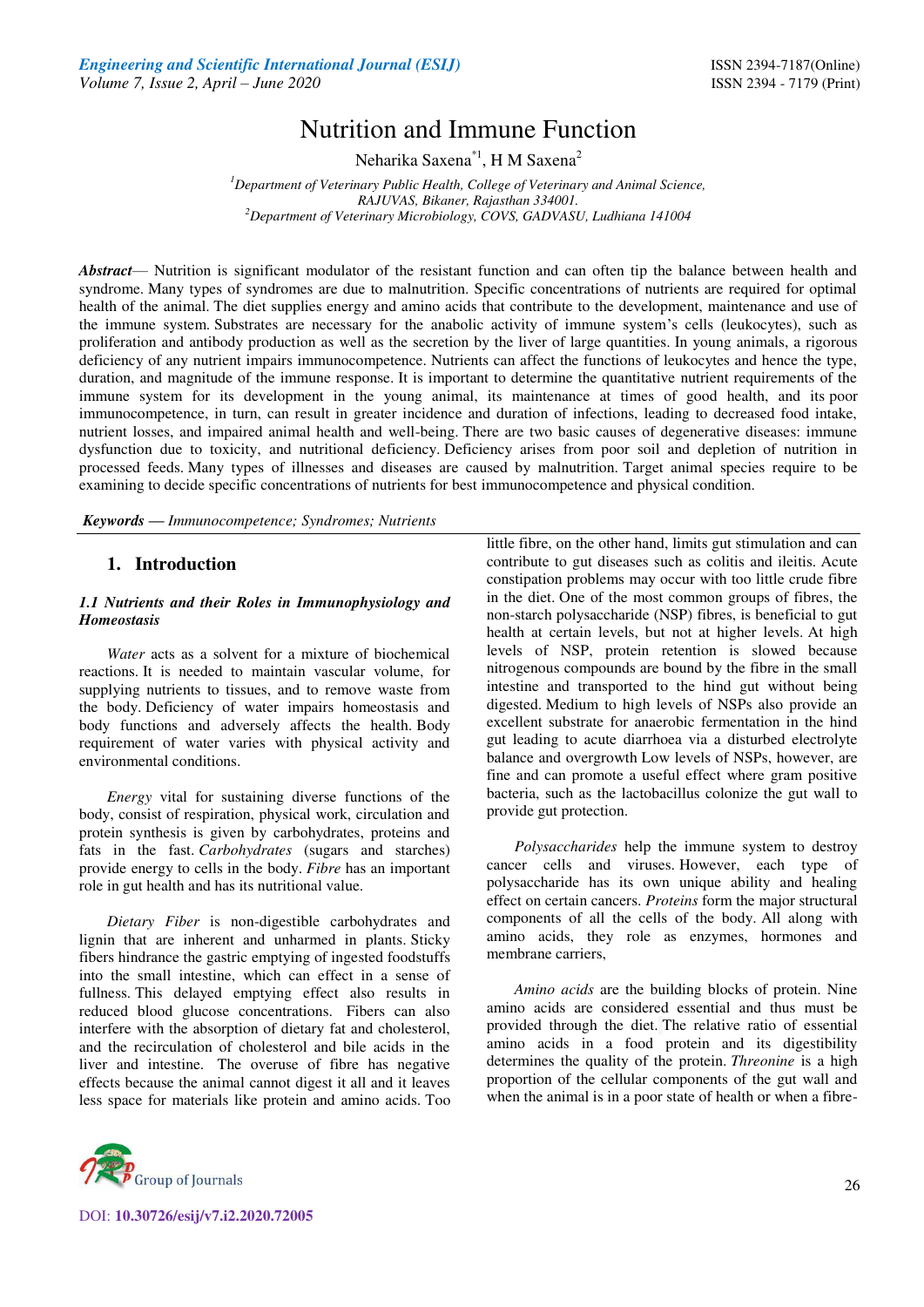rich diet is fed, endogenous losses are high and additional threonine will be required in the diet.

*Tryptophan* is a precursor of the polypeptide serotonin that is involved in feed intake regulation and also in behavioral expression. In case of infections with some bacterial serotypes – leading to acute lung inflammation, plasma tryptophan levels fall significantly in contrast to the other essential amino acids.

*Fats* provide energy to the body and help in the absorption of fat-soluble vitamins, carotenoids etc. *Unsaturated fatty acids* in the rumen have a detrimental effect on rumen micro-organisms. This results in decreased fibre digestibility and thereby a reduced dry matter intake. Especially during the transition phase and in early lactation cows are already in a negative energy balance. Maximizing dry matter intake is crucial for animal health and production. Pregnancy rates can increase 15% when fatty acid nutrition is optimized for fertility. *Vitamins* are present in plants and are necessary for health. They work synergistically with other vitamins and some nutrients.

*Phytochemicals* are grouped into four broad categories,<br>ely indoles, isothiocyanates, flavonoids and namely indoles, isothiocyanates, flavonoids and isoflavones. While some plants are rich sources of a particular phytochemical, others contain myriads of phytochemicals. Every plant also contains its own unique variety of phytochemicals. For example, indoles, one of the larger groups of phytochemicals, is available in vegetables. Flavonoids have anti-cancer properties and prevent cancer causing hormones from attaching to normal cells. They also inhibit enzymes responsible for cancer cell metastasis. Free radicals are produced by toxic chemicals, sunlight and metabolic processes in the body. They can damage proteins, membranes and DNA, leading to cancer and other degenerative diseases. *Antioxidants* obtained from natural plant sources seek out and "anti-oxidize" free radicals to prevent their destructive effect on the body.

*Trace elements* exist in cells and tissues of the animal body in a variety of chemical combinations, and in characteristic concentrations. The concentrations of trace minerals must usually be maintained within quite narrow limits if the functional and structural integrity of the tissue is to be maintained alongside the expansion , health, and productivity. Ingestion of diets deficient, imbalanced, or excessively high in trace minerals may induce changes within the form or concentration of the actual trace mineral within the body tissues and fluids, in order that it falls below or rises above the tolerable limits. In such cases, biochemical lesions can develop, physiological functions could also be adversely affected and structural disorders may arise, counting on the dietary deficiency or toxicity of

the trace mineral, and therefore the age, sex, or species of the animal.

Trace minerals act as catalysts in enzyme reactions within the cells. Deficiencies and or imbalances of trace minerals can alter the activity of certain enzymes and performance of specific organs thus impairing specific metabolic pathways also as overall immune function. The interactions between trace minerals, system, and disease resistance are extremely complex. Trace minerals play a crucial role within the immune reaction. Inadequate trace mineral nutrition may be a risk factor for poor health**.**Of the trace minerals, selenium plays a major role, but copper, zinc and iodine deficiencies can also affect the animal health. The animal must be supplied with a diet which contains the required minerals, vitamins, as well as other nutrients, in adequate amounts, proper proportions, and available forms. In trace mineral deficiencies, toxicities, and imbalances, immune function can be suppressed and the production and health of the animal may be affected. Metals weaken the immune system and cause increased vulnerability to viral, bacterial, fungal, and parasitic infections. In an effort to detoxify these substances, bowels, kidneys, liver, and system are overloaded.

*Zinc* may be a constituent of several enzymes and proteins. Zinc containing enzymes are involved in carbohydrate, lipid, protein, and macromolecule metabolismIt is important for maintaining the integrity of the epithelium , cellular division and repair, and vitamin A transport and utilization. deficiency disease reduces immune reaction and disease resistance. Zinc deficient lambs had a lower percentage of lymphocytes and a higher percentage of neutrophils in their blood.

*Copper* is required for a number of enzymes (cytochrome oxidase, lysyl oxidase, superoxide dismutase, dopamine-β-hydroxylase, tyrosinase, and ceruloplasmin) that are involved in several important body functions including cellular respiration, bone formation, heart function, lipid metabolism and etc. Copper deficiency suppresses cell mediated as well as humoral immunity.

*Selenium* is required by animals and humans for proper growth and immune function. Selenium functions as a component of glutathione peroxidase. It is required for its mineral functions and also has a major role as an antioxidant in the mopping up of damaging free radicals. Selenium affects specific components of the immune system. Polymorphonuclear leukocyte function was shown to be reduced in goats and cattle fed seleniumdeficient diets compared with controls receiving selenium adequate diets. It influences carbohydrate metabolism, lipid metabolism, and protein absorption and metabolism.



DOI: **10.30726/esij/v7.i2.2020.72005**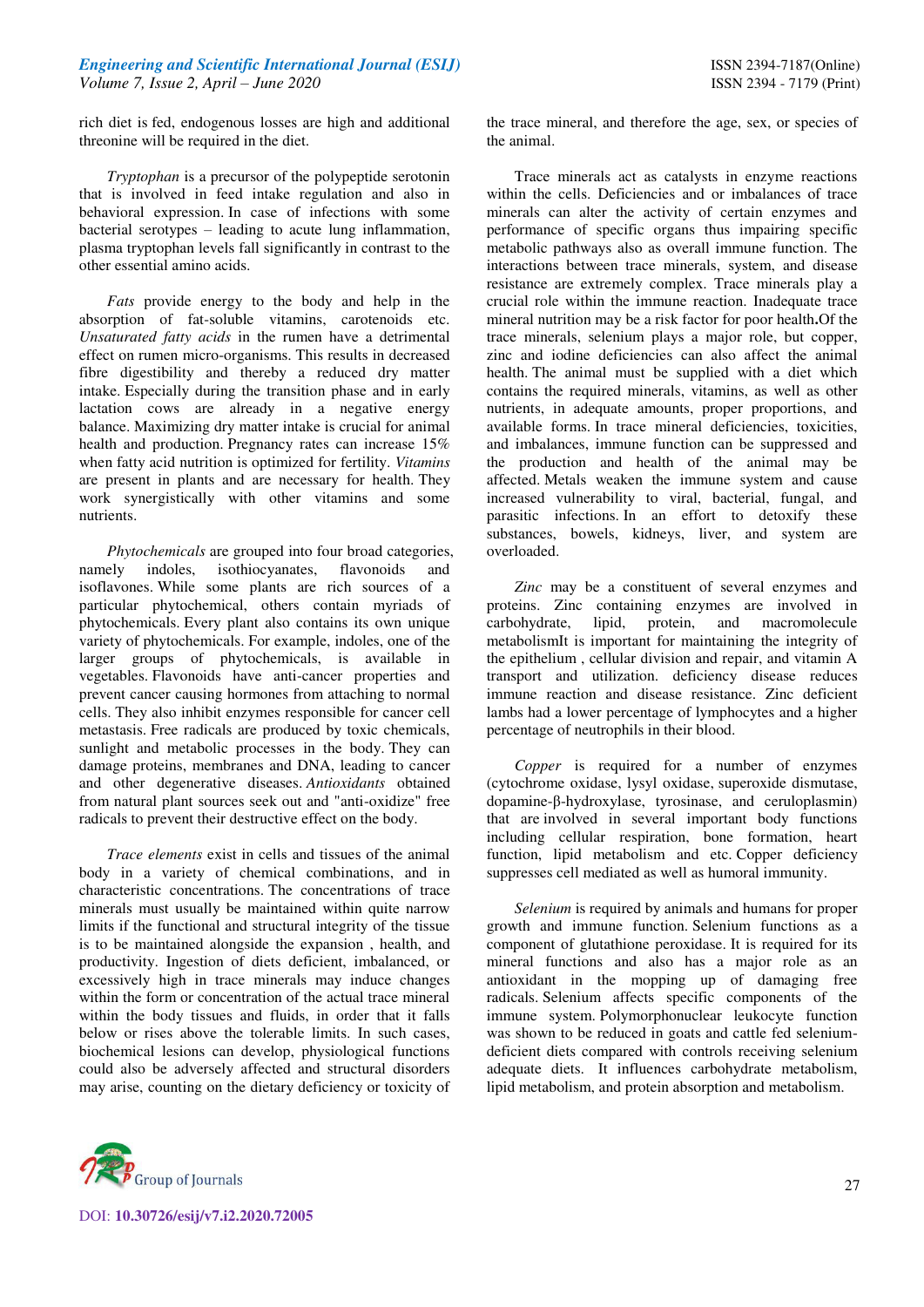Chromium is essential for mammals. It influences carbohydrate metabolism, lipid metabolism, and protein absorption and metabolism.

*Lead* can block red blood cell formation. *Potassium ion* is required for normal cellular function. Severe potassium deficiency is characterized by hypokalemia. The poor consequences of hypokalemia comprise cardiac arrhythmias, glucose intolerance and muscle weakness. The poor effects of insufficient potassium ingestion can result from a lack of potassium per se, a deficiency of its conjugate anion. Just in case of an inadequate intake of bicarbonate precursors, buffers within the bone matrix neutralize excess acid and within the process bone becomes demineralized Increased bone turnover and calcium-containing kidney stones are the resulting adverse consequences. Sodium and chloride ions are required to take care of ECF volume and serum osmolarity.

Sulfate ion is required by the body for synthesis of 3′-phosphoadenosine-5′-phosphosulfate (PAPS), which successively is employed for synthesis of the many important sulfur-containing compounds like chondroitin sulfate and cerebroside sulphate. While substantial levels of sulfate are found in foods and various sources of beverage, the main source of inorganic sulfate is from body protein turnover of the sulfur. Sulfate to be used in PAPS biosynthesis is provided by the inorganic sulfate in food and water, sulfate derived from methionine and cysteine found in dietary protein, and therefore the cysteine.

# **2. The Immune System and Immunity to Diseases**

The immune system recognizes self from non-self and acts against the non – self to prevent diseases and ensure the survival of the individual. The immune system not only removes toxins but also repairs, monitors, and defends the body from foreign disease-causing agents such as the bacteria and viruses. Most degenerative diseases are caused by immune dysfunction. It protects animal health and contributes to well-being of the animal. Nonspecific immunity refers to the essential resistance to syndrome that a species possesses. Innate immunity comprises four types of defensive barriers: 1) anatomic (skin), 2) physiologic (temperature, pH, oxygen tension), 3) phagocytic (ingestion of macromolecules by macrophages and neutrophils), and 4) inflammatory Acquired or specific immunity is induced by exposure to an antigen, naturally or via vaccination. Acquired or specific immunity can be divided into two categories: humoral and cell mediated immunity. The humoral immunity involves the interaction of B cells with extracellular antigen and their subsequent proliferation and differentiation into antibody-secreting



cells that are specific for a certain antigen. Antibodies secreted by B cells function because the effector of the humoral immune reaction by binding to an extracellular antigen and neutralizing and/or facilitating its elimination. The immune system is able to discriminate between foreign molecules and the body's own cells and proteins. It mounts an appropriate response known as the effector response to eliminate a specific type of pathogen and induces immunological memory specific to the pathogen. Subsequent exposure to the same foreign organism activates the pathogen - specific memory and elicits a high magnitude immune response to eliminate the pathogen and prevent disease.

# **3. Nutrition and immune function**

Nutrition is an important modulator of immune function. It can alter the balance between health and disease. There are three main types of disease fighting nutrients and immune system enhancers; phytochemicals, antioxidants, and polysaccharides. These are essential to boost, strengthen and balance the immune system. Phytochemicals, antioxidants, and polysaccharides are vital disease-fighting nutrients. Food provides energy and amino acids that are required for the development, maintenance and functioning of the immune system. Substrates are needed for the activity of cells of the immune system such as proliferation and antibody production and secretion of acute proteins by the liver.

In young animals, a severe deficiency of any nutrient can impair immunocompetence. The immune system uses many types of glucose and amino acid transporters. Activated leukocytes express high levels of nutrient transporters to easily obtain necessary nutrients even when they are at low concentrations. The immune system can also obtain nutrients from muscle and other tissues. On stimulation by pathogens, the leukocytes release pro-inflammatory cytokines like interleukin 1, tumor necrosis factor and interleukin. Some trace minerals like iron, copper, and zinc have low concentration in muscles. They are essential for the immune system and its functions. The requirement of some trace minerals may be higher for optimal immune function than for growth or reproductive performance. The optimum requirements of nutrients for the development of the immune system in the young animal, its maintenance during good health, and during a challenge by a pathogen should Nutrients in the diet can directly affect the functions of leukocytes and hence the immune response. Dietary factors can alter the levels of prostaglandins and other eicosanoids released by the leukocytes. Membrane fatty acids are the precursors of eicosanoids.

The potency and properties of the eicosanoids released during immune responses change with the composition of